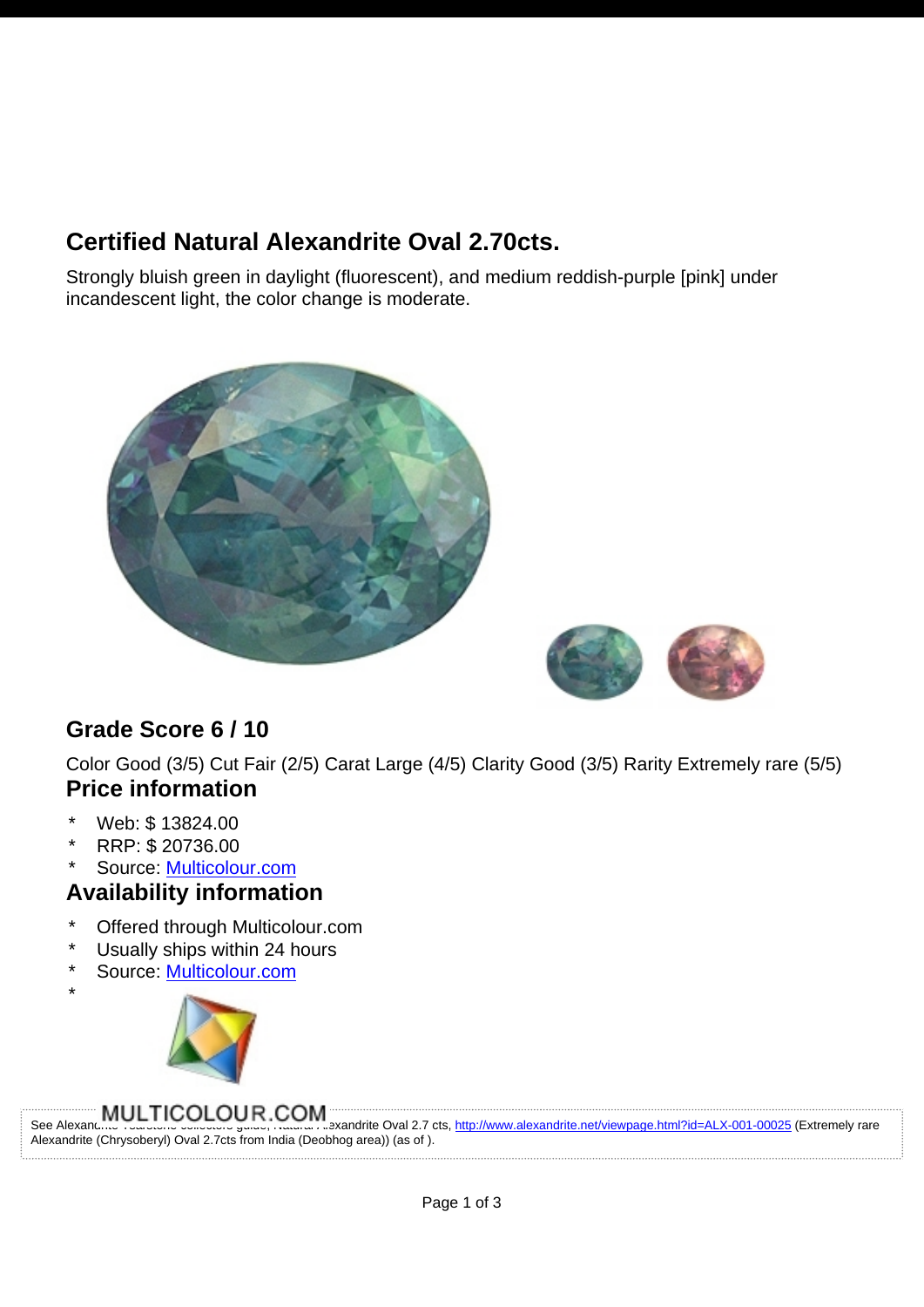| Identification      |                                                                   |
|---------------------|-------------------------------------------------------------------|
| Type:               | Natural                                                           |
| Species:            | Chrysoberyl                                                       |
| Variety:            | Alexandrite                                                       |
| Origin:             | Deobhog area, Raipur, Chhattisgarh, India                         |
| Hardness:           | 8.5                                                               |
| Density:            | 3.75                                                              |
| $RI-1$ :            | 1.741                                                             |
| $RI-2$ :            | 1.76                                                              |
| Enhancements        |                                                                   |
| Variety of work:    | Faceted                                                           |
| Designation:        | A (Not currently known to be enhanced)                            |
| Color               |                                                                   |
| Color light source: | Cool daylight                                                     |
| Color description:  | vstbG*5/4 (medium very strongly bluish green)                     |
| Phenomena:          | Change of color (Alexandrite effect)<br><b>Pleochroism Strong</b> |
| Color phenomena:    | rP 5/3 (medium reddish purple)                                    |
| Clarity             |                                                                   |
| Clarity type:       | Moderately included (Type I)                                      |
| Transparency:       | Transparent                                                       |
| Cut                 |                                                                   |
| Shape:              | Oval                                                              |
| Cut style:          | Portuguese                                                        |
| Symmetry:           | Fair                                                              |
| <b>Brilliance:</b>  | Fair                                                              |

### **Detail identification and grading report**

. . . . . . . . . . .